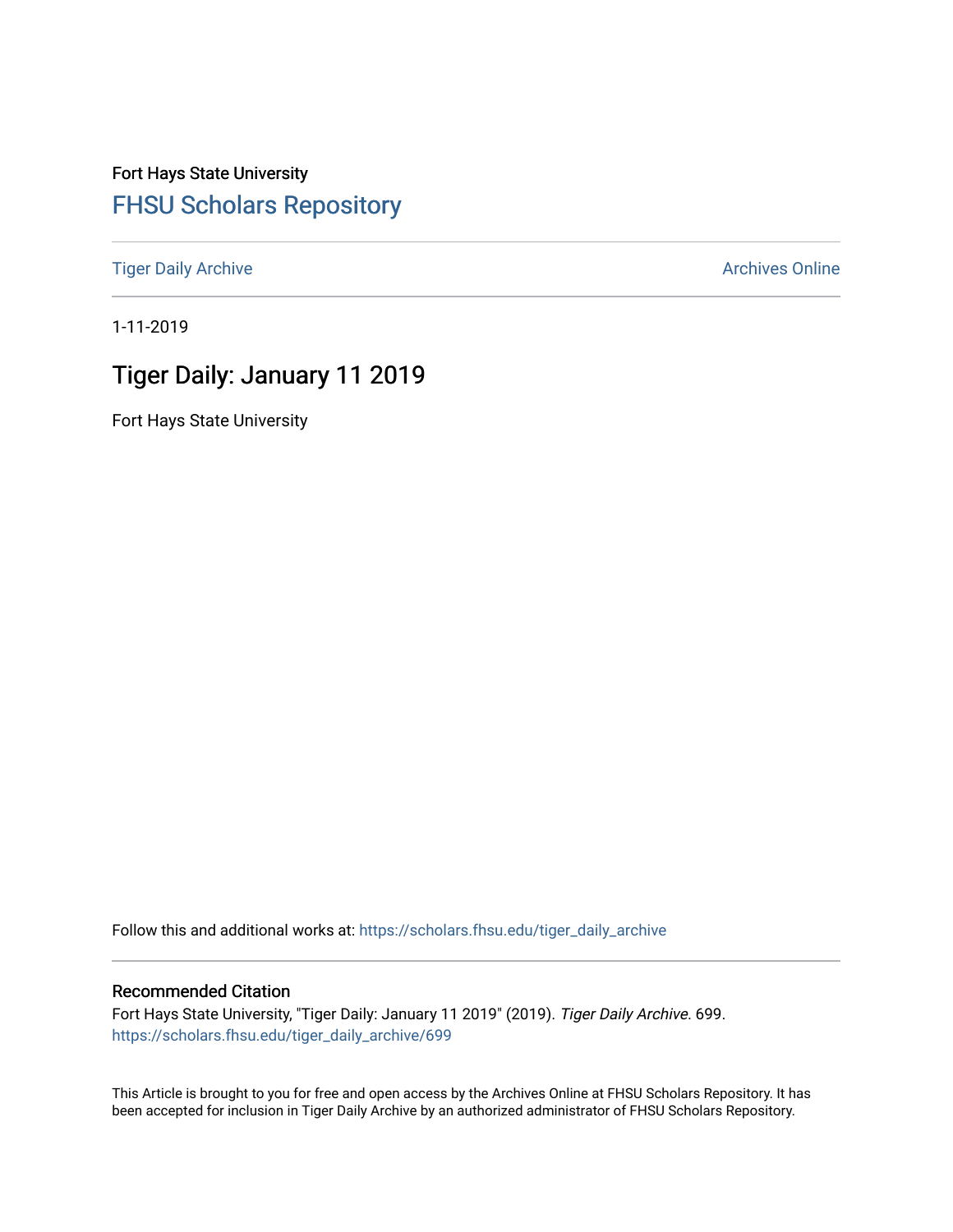# Tiger Daily [January 11, 2019]

# Tiger Daily

Fri 1/11/2019 10:03 AM

To: Tiger Daily < TigerDaily@fhsu.edu>;



#### **ANNOUNCEMENTS**

- · **FHSU Foundation Seeking Assistant Director of Annual Giving and Director of Digital Marketing**
- · **Encore Spring Ticket Package**
- · **Memorial Union Job Opportunity**
- · **Student Recognition Programs**
- · **Register Now for Spring Professional Development Day!**
- · **SALT Program Ending**
- · **Allied Health Department Seeks Obstetrical Models for Student Training from Campus Community and Hays Community**
- · **Summer 2019 Study Abroad Program: Universität Duisburg-Essen, Germany June 3 – June 28, 2019**
- · **FHSU Hispanic College Institute**

#### **EVENTS**

#### **FUTURE EVENTS**

- · **Organizational Culture: A Leadership & Social Psychology Toolkit – January 17; 9:00am to 4:00pm**
- · **MDC Workshop: Social Media Marketing – January 24; 9:00am to 4:00pm**
- · **MLK Day of Remembrance – January 28, 2019; 11:00am to 1:00pm**
- · **CASA Valentine's Event – February 9; 5:00pm**

#### **SHARE WITH STUDENTS**

- · **Special Undergraduate Job Opportunity Developing the Future of Smart Classrooms**
- · **SOC 348: Latino American Culture & Heritage**
- · **Tiger Team 2019**
- · **POLS 675 VB: Latino Politics – A New 8-Week Online Short Course!**
- · **NEW! Certificate in Writing**

#### **ANNOUNCEMENTS**

#### **FHSU Foundation Seeking Assistant Director of Annual Giving and Director of Digital Marketing**

The Fort Hays State University Foundation team is hiring for the following positions:

#### **Full-Time Assistant Director of Annual Giving**

This individual will be responsible for a wide range of duties to support the Director of Annual Giving. Strong interpersonal and technological skills are required, as well as the ability to proofread and edit effective correspondence. Administrative experience is preferred, and a post-secondary educational degree is required.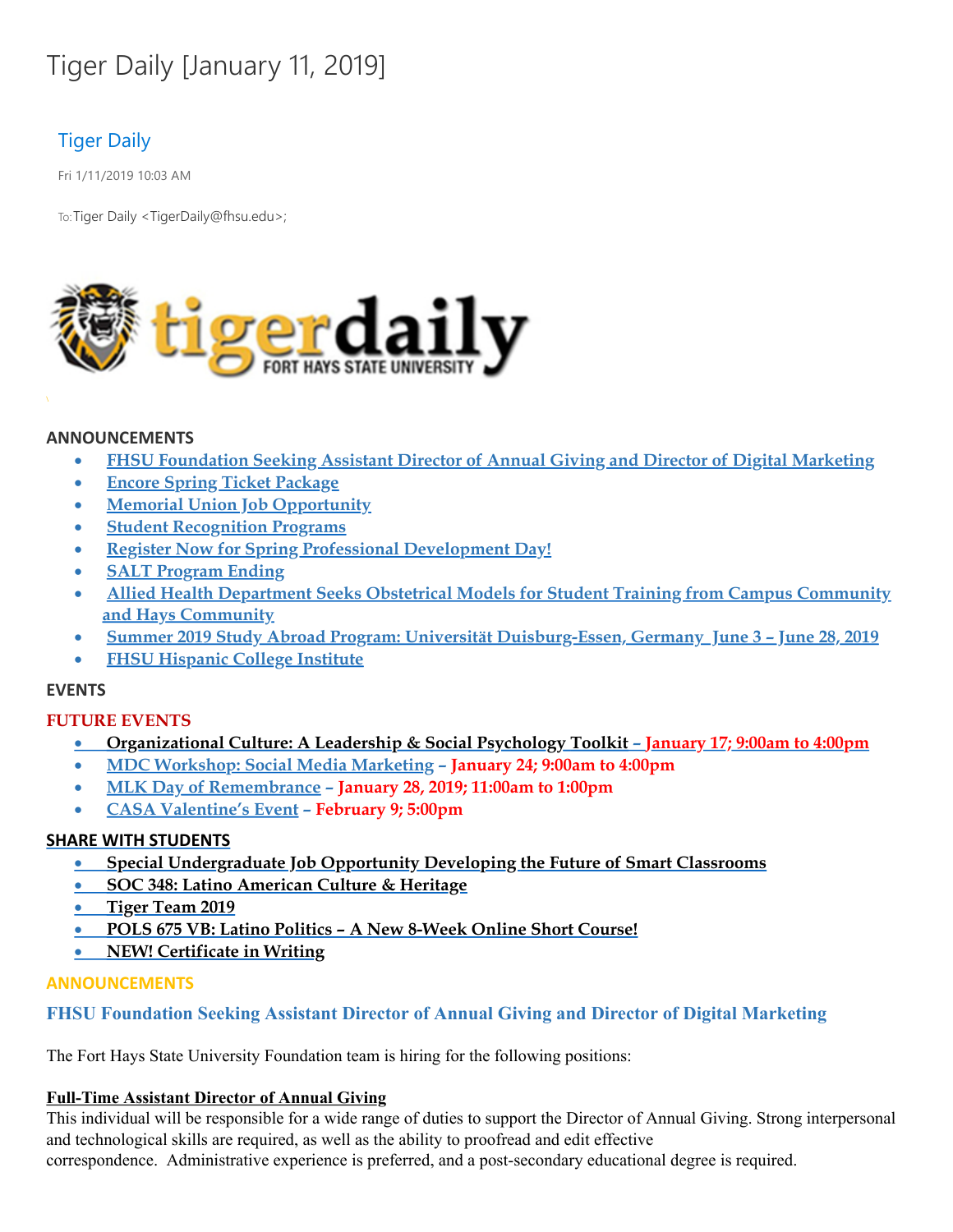#### **Full-Time Director of Digital Marketing**

This individual will be responsible for all digital marketing efforts for the FHSU Foundation. This includes video production, as well as maintaining a dynamic web and social media presence for the FHSU Foundation. This position will work in collaboration with the Director of Communications and Marketing who oversees the design, layout, and writing of all FHSU Foundation publications. Related experience is necessary, and a post-secondary educational degree is preferred.

To learn more, please visit [https://foundation.fhsu.edu/employment.php.](https://foundation.fhsu.edu/employment.php)

# **Encore Spring Ticket Package**

Did you get a little bit of extra cash in your stocking this year? An Encore spring ticket package is a great way to treat yourself! There are four great Encore shows scheduled this semester, a ticket package secures your seats for each show and saves you over 25%! Ticket information is available at the Memorial Union, by calling 785-628-5306, or online at [www.fhsu.edu/encore.](http://www.fhsu.edu/encore)

Encore spring shows include:

- Rent:  $20^{th}$  Anniversary Tour Friday, February 1.
- Rock of Ages Tuesday, March 5.
- The Havana Cuba All-Stars: Asere! Sunday, March 24
- · JigJam: Live from Ireland Tuesday, April 16.

*Questions? Please contact Jacob Ternes at [jaternes@fhsu.edu.](mailto:jaternes@fhsu.edu)*

# **Memorial Union Job Opportunity**

Do you know someone looking for a full time job? If so, please have them apply for the Memorial Union Administrative Assistant.

The application deadline is **January 14, 2019**.

<https://fhsu.wd1.myworkdayjobs.com/CAREERS>

#### **Student Recognition Programs**

Greetings, friends! We are very excited to invite you in advance to this spring's upcoming annual **Student Recognition Programs**. As you may know from past years, SRPs are reception-style events held on-location throughout our Kansas, Nebraska, and Colorado recruiting territories. We will be travelling to Future Tigers' hometowns in an attempt to bring Fort Hays *to* them, *for* them.

Your enthusiastic participation is crucial to the success of these events! These programs are essential during the recruitment process in solidifying our prospective students' decision to become Tigers. For example, following last year's Topeka SRP, 45 out of the 47 students in attendance ultimately chose Fort Hays! **Overall, 82% of the 2018 SRP attendees became Tigers.** *Way to go, team!* Without your participation, this great return would not have become a reality.

As a reminder, alumni members and non-academic groups (clubs, organizations, etc.) are also welcome to join us on the road. The Office of Admissions will be providing transportation again this year for those who wish to travel with us. Please contact Jon Armstrong at (785) 628-4091 or [jdarmstrong@fhsu.edu](mailto:jdarmstrong@fhsu.edu) with any questions or interest in SRP participation.

To view the schedule of events, please visit <https://www.fhsu.edu/admissions/srp>.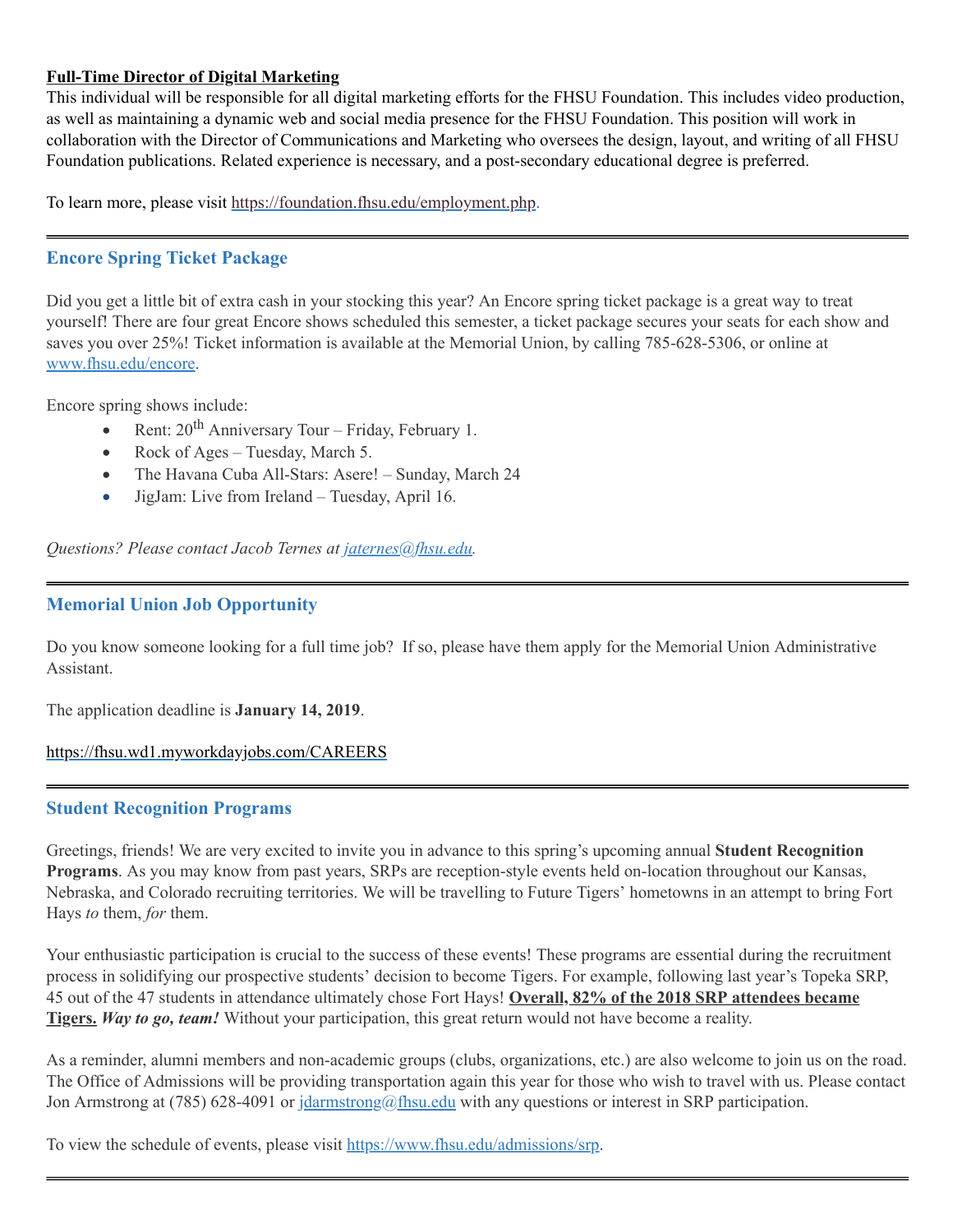# **Register Now for Spring Professional Development Day!**

# **Please join us for FHSU's Spring Professional Development Day on January 16 th !**

Our Spring Professional Development Day will offer more than 30 sessions centering on **Work/Life Balance**, with sessions on **Self-Care, Professional Growth, Technology & Tools,** and **Special Topics**. Whether you want to learn more about how nutrition affects your life and work, earn your American Heart Association CPR/AED certificate, or learn how you can use Gradescope to grade papers in half the time, this day is all about helping you enjoy a healthier, happier, and more balanced life and career!

All faculty and staff are invited and significant consideration has been made, to provide topics that **all employees** can find relevant.

We will start the day with a continental breakfast and opening remarks, and then disperse to three concurrent morning sessions. After lunch, there will be an additional three sessions in the afternoon. As you scroll through the offerings, you will notice that several sessions are offered in both the morning and afternoon. It is our hope that this flexibility will help provide additional opportunity to attend the sessions you are most interested in, particularly for those employees who need to take turns with others in your units and offices, to cover your areas and attend sessions.

Space is limited due to room capacities, so register early!

**To view a comprehensive schedule of Spring Professional Development Day, go \to** <https://docs.google.com/document/d/1uM-zK942pOXN0qdNjChkevVfwvTZvdBNHKlbKYMOxEU/edit?usp=sharing>.

**To register for sessions go to** <https://cloud.i-attend.com/EventRegistration.aspx?dIevE=ZRaAEhX04FmCQ/RA3Dhklw>.

Thank you to the offices of the Provost, the Vice President for Student Affairs, and the Vice President for Administration and Finance, for providing meals for our employees for this day.

If you have any questions regarding registering for Spring Professional Development Day, please contact Nicole Frank ([nmfrank@fhsu.edu](mailto:nmfrank@fhsu.edu)) or Nuchelle Chance ([nlchance@fhsu.edu](mailto:nlchance@fhsu.edu)).

#### **SALT Program Ending**

American Student Assistance, the creator of the SALT online program, will discontinue SALT on December 31, 2018. FHSU students will have access to a free online financial tool called [CashCourse.org](https://www.cashcourse.org/). CashCourse can help you will all your financial literacy needs.

# **Allied Health Department Seeks Obstetrical Models for Student Training from Campus Community and Hays Community**

The Allied Health Ultrasound program is seeking **expecting women** from campus and the community willing to serve as a scan model for training students. Each ultrasound scan is supervised by a certified sonographer that works with the students to learn the proper mechanics of scanning. Each scan will take about one hour. There is no charge. There is no official report reading from a physician generated. Requirements to volunteer, is that the expecting mother is between 20 and 40 weeks at their scheduled scan time, the mother cannot be considered to be in a high risk pregnancy, and must have physician permission. Ultrasound appointments will be set up for Tuesday early afternoons or Wednesday mornings.

For those interested or if you know someone who might be interested, please contact Jennifer Wagner at [jrwagner@fhsu.edu](mailto:jrwagner@fhsu.edu) for more information.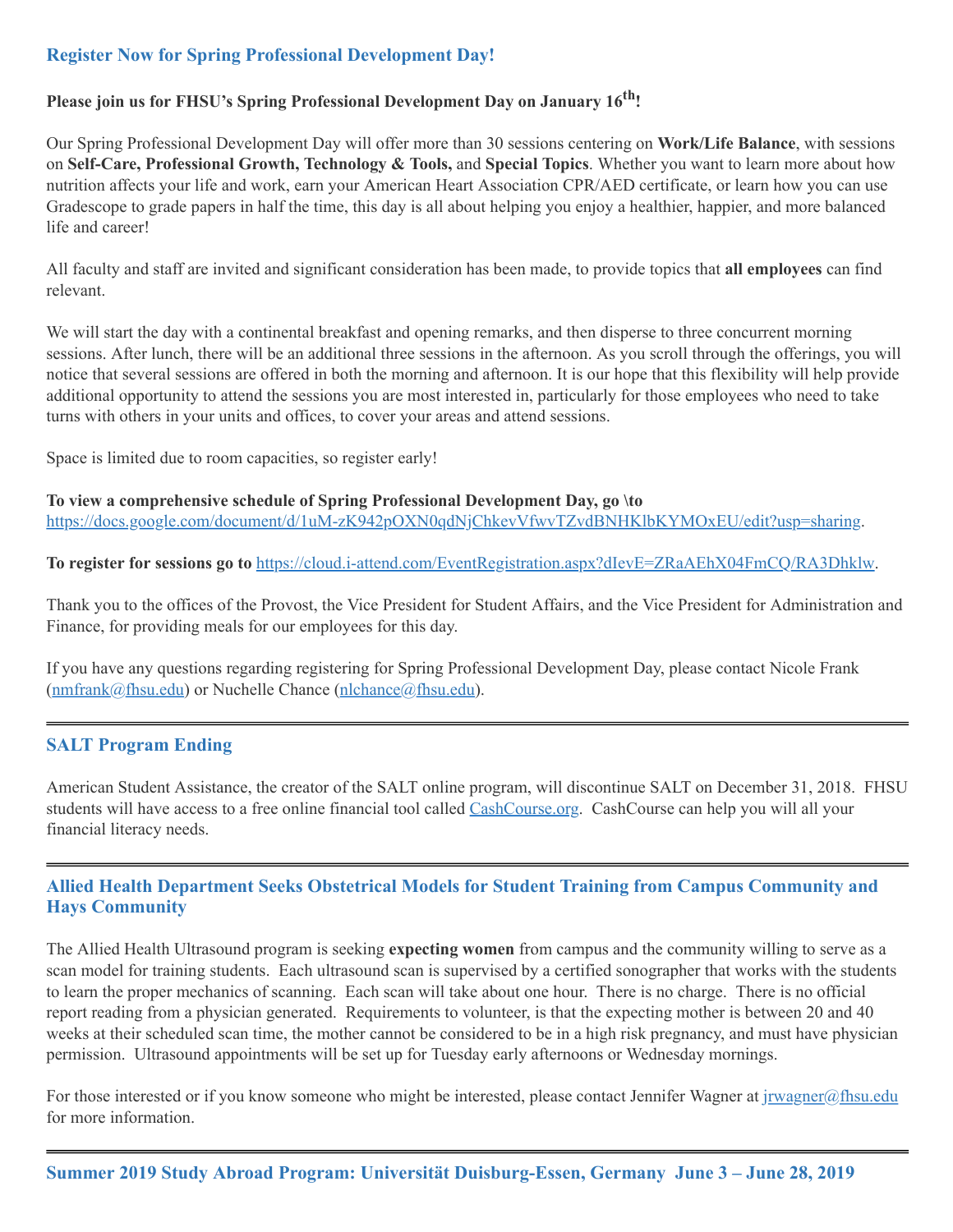#### Applications are Due January 31, 2019 by 12:00 Noon

FHSU and Universität Duisburg-Essen are pleased to offer a study abroad opportunity to spend the month of June 2019 at the Universität Duisburg-Essen, Germany.

#### PROGRAM INCLUDES:

- Language and culture classes
- Up to six credit hours tuition-free transferable to FHSU
- Excursions in afternoons and some weekends
- Free time to explore the city and the area

#### WHAT IS FREE OF CHARGE?

- Private room with bathroom
- Local public transport pass
- Trips and excursions
- An amazing résumé achievement

#### IMPORTANT INFORMATION

- Student pays airfare and meals
- Possible scholarships available
- No prior knowledge of German language required
- To request application forms and instructions please stop by Rarick Hall 303
- For more information, contact Rhonda Baker at 785-628-4244 or email [rbaker@fhsu.edu](mailto:rbaker@fhsu.edu)
- Application deadline is noon January 31, 2019
- Individual interviews with the screening committee will be held between February 5-12, 2019

#### **FHSU Hispanic College Institute**

Fort Hays State University's Hispanic College Institute is a free, four-day, residential program that prepares high school Hispanic students to enter and succeed in higher education.

**Where**: Fort Hays State University **When**: June 19-22, 2018 **Who**: Hispanic high school sophomores (Class of 2021) or juniors (Class of 2020)

The program is based on research and input from Hispanic educators and community leaders, and much of the content is delivered by Hispanics who can relate to the students' experiences and challenges.

#### How to Apply

Apply soon, as we still have a limited number of spots available. To be eligible, a student must:

- Have a 2.5 GPA or above;
- Be a current Hispanic high school sophomore (Class of 2021) or junior (Class of 2020).

There are a limited number of spaces available and acceptance to the program is based off of the application.

[APPLY](https://webapps.fhsu.edu/hciapplication/) NOW! The deadline to apply is May 1, 2019.

If you have further questions, please feel free to contact Erica [Meneses](mailto:mailto:h_perez@fhsu.edu?subject=mailto:h_perez@fhsu.edu) at 785-628-4503.

#### **EVENTS**

**Organizational Culture: A Leadership & Social Psychology Toolkit**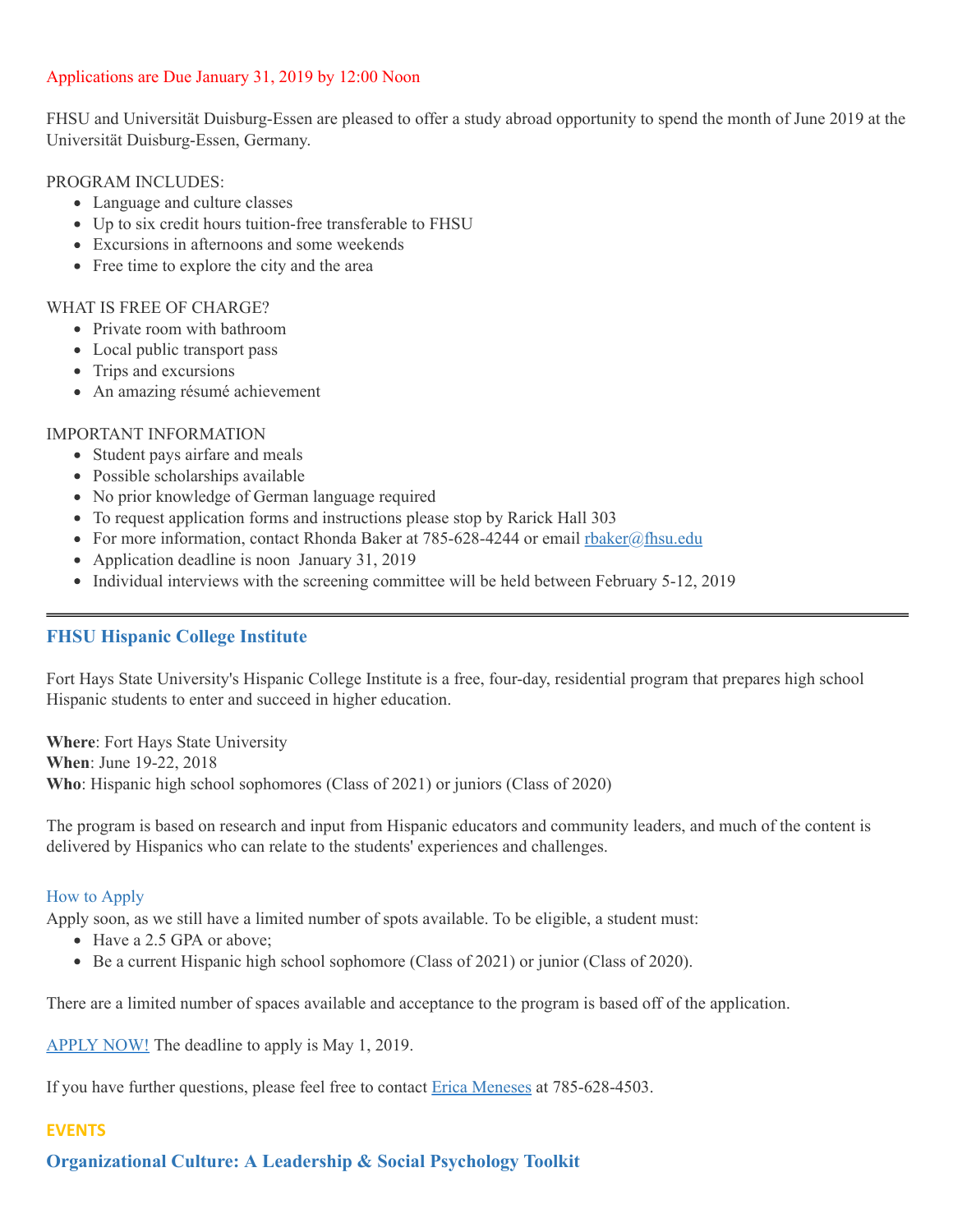#### Thursday, January 17; 9:00am to 4:00pm Memorial Union, Stouffer Lounge

Are you a chair of a department, dean of your college, or director of a center? Or, do you want to better understand the components of a successful organization? Have you ever wondered why some organizations fail, while seemingly other organizations succeed?

Find the answers to these questions and more by joining the Management Development Center for *Organizational Culture: A Leadership & Social Psychology Toolkit* with Dr. Jeni McRay, Leadership Studies & Dr. Whitney Whitaker, Psychology.

Attendees will explore organizational culture through a 4-dimensional diversity wheel, explore personality styles in an organizational context, analyze your own organizational culture, and create an individual action plan to help your organization adapt in an informed & intentional way.

**Remember:** as FHSU faculty and staff, your registration fee is complimentary, thanks to your FHSU Vice President! Limited funding is available annually per division.

Registration can be completed online at *<https://webapps.fhsu.edu/MDC2.0/Default.aspx>*.

**MDC Workshop: Social Media Marketing** Thursday, January 24; 9:00am to 4:00pm Memorial Union, Trails Room

Are you in charge of your departmental social media pages, and have no idea how to manage them? Join the Management Development Center and Dr. Mary Martin for a crash course on **Social Media Marketing**!

Dr. Martin will walk you through how to develop a comprehensive social media marketing strategy, while also giving you an overview of the most popular social media platforms. You will learn how to post & how to manage multiple platforms, while also looking at popular trends!

Social Media Marketing will be on Jan. 24 from 9:00 – 4:00 in Trails Room. Breakfast & lunch will be provided.

**And, don't forget: as FHSU faculty and staff, your registration fee is complimentary**, thanks to your FHSU Vice President! Limited funding is available annually per division.

Registration can be completed online at <https://webapps.fhsu.edu/MDC2.0/Default.aspx> or by calling Hannah Hilker at (785) 628-4121.

#### **MLK Day of Remembrance** Monday, January 28; 11:00am to 1:00pm Memorial Union, Sunset Atrium

Please join us in Sunset Atrium January 28, 2019 from 11:00 AM – 1:00 PM in order to celebrate Martin Luther King Jr. 's Day of Remembrance. We will have a poster tour of MLK's life, information about the upcoming Black History Month events, and free hot chocolate. We hope to see you there!

**CASA Valentine's Event** Saturday, February 9; 5:00pm Robbin's Center, FHSU

Please join us for our Valentine's Evening fundraiser, February 9th at the Robbin's Center. The event begins at 5:00 pm and includes a live and silent auction, dinner, and an OPEN BAR! Must be 21 to drink. Tickets are \$60 or a table of 8 for \$420.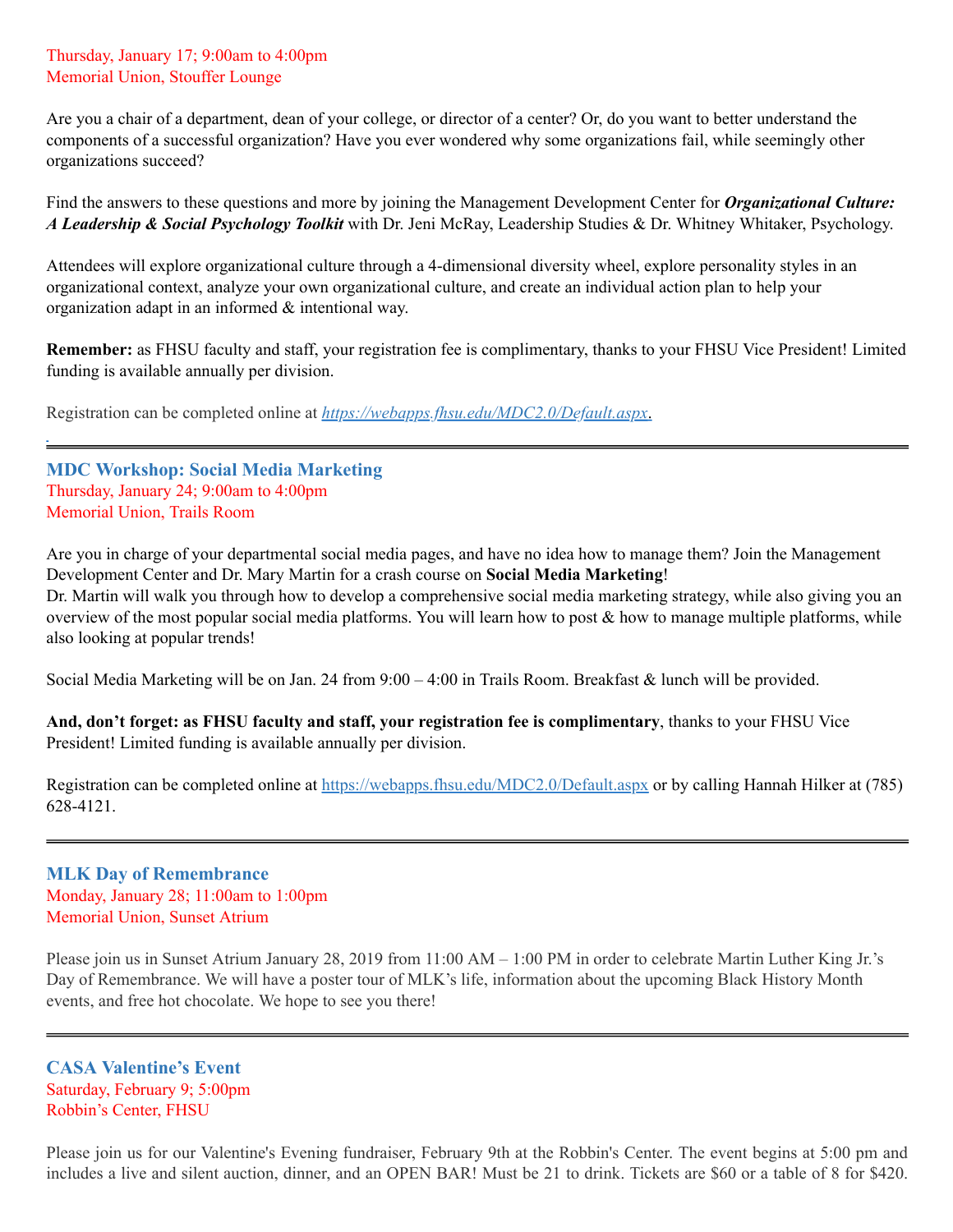You can get your tickets by calling CASA at 785-628-8641, stop by Commerce Bank on Vine, or online at [https://events.ticketprinting.com/event/2019-Casa-Of-The-High-Plains-Valentines-Dinner-25632?](https://events.ticketprinting.com/event/2019-Casa-Of-The-High-Plains-Valentines-Dinner-25632?fbclid=IwAR0wFqyhXxSsrCa6NEUToag9f3r3iZIQyBNFhMLValqAZrAWpIA4JAdn0Vw) fbclid=IwAR0wFqyhXxSsrCa6NEUToag9f3r3iZIQyBNFhMLValqAZrAWpIA4JAdn0Vw. You may also contact one of our Board of Directors, April Terry, at [anterry2@fhsu.edu](mailto:anterry2@fhsu.edu).

# **SHARE WITH STUDENTS**

# **Special Undergraduate Job Opportunity Developing the Future of Smart Classrooms**

The Forsyth Library and Institute for New Media Studies have an exciting opportunity for an undergraduate student to participate in a federally funded research project to design and build the next generation of high-tech smart classroom here on the FHSU campus. This position will support technological aspects of the project (e.g. moving and setting up computers, adjusting software settings, documenting processes) as well as research aspects (conducting user studies, tabulating/processing data, contributing to scholarly publications).

Although priority applications are targeted for January 7, **the position has not been filled and we actively encourage students to apply. We will continue accepting applications until the position is filled**.

**Job Title**: Smart Classroom Research Assistant

**Pay**: \$8.25 per hour with approximately 5-15 hours per week depending on project needs and funding availability.

#### **To Apply**:

To learn more or apply for this position, use the following link: [https://fhsu.wd1.myworkdayjobs.com/en-US/STUDENTJOBS/job/FHSU-Main-Campus-Hays-Kansas/Student-Research-](https://linkprotect.cudasvc.com/url?a=https%3a%2f%2ffhsu.wd1.myworkdayjobs.com%2fen-US%2fSTUDENTJOBS%2fjob%2fFHSU-Main-Campus-Hays-Kansas%2fStudent-Research-Assistant-for-Smart-Classroom---NonWorkstudy---Forsyth-Library_R-01403&c=E,1,MHOpI6_hNRjh56-tpmZoLcKFaLKYFAyGyVS8Wczfaj_q4Vovia1MyiRpl7_dwYxnceWtDKAbDADFlIDkswbWmxBe5Kmc0yvR9L3GJEBlZUsdJA,,&typo=1)

Assistant-for-Smart-Classroom---NonWorkstudy---Forsyth-Library\_R-01403

**Primary Responsibilities** for this position include the following:

- Assist with construction of the smart classroom prototype
- Participate in prototype testing and iterative redesign
- Provide feedback on the prototype from a student perspective
- Collaborate in planning and executing pilot programming in the smart classroom space for faculty, staff, students, and the public
- $\bullet$  Aid in setting up interactive exhibit(s) in the smart classroom space
- Help to write training materials and documentation to go with the smart classroom
- Contribute to the creation of presentation materials and article(s) disseminating information about the smart classroom

#### **Required Qualifications**:

- Admission to Fort Hays State University as an *undergraduate* student and enrolled in the required number of credit hours to be eligible for student employment throughout the life of the position. Students in any academic field or discipline may apply.
- The undergraduate student must be eligible to work in the United States. The successful candidate is required to pass a criminal background check prior to an offer of employment.
- Ability to work up to 15 hours per week during the academic year.
- Communication skills and the ability to work with partners, teammates, or clients.
- Demonstrated proficiency in written and spoken English. Ability to speak to groups of people about projects. Ability to write about projects for public audiences.
- Professional demeanor including professional dress, language, and attitude appropriate to a collegial environment.
- Proficiency in desktop computing including Microsoft Office, Microsoft Windows, Internet, and email.
- Demonstrated ability to meet deadlines, work independently, and seek out additional support from third party sources (such as troubleshooting using online support tools).
- Demonstrated willingness to learn new concepts and motivation to attack problems head on.
- Ability to lift and move computer equipment in an office, classroom, or laboratory settings. Includes the ability to lift 25 pounds without assistance several times in a row.

#### **For Additional Information please contact the project leaders:**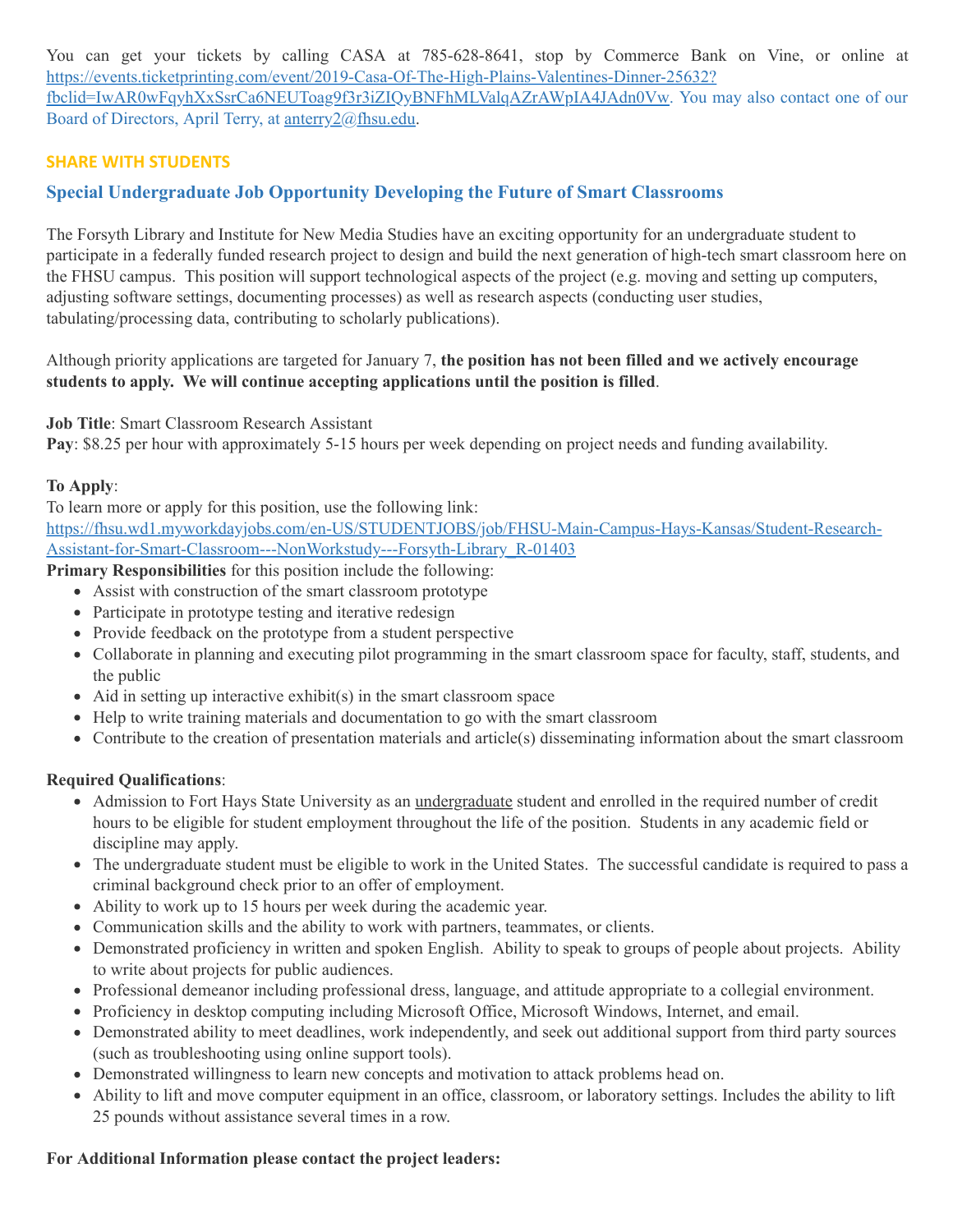Principal Investigator: Claire Nickerson Forsyth Library [cenickerson@fhsu.edu](mailto:cenickerson@fhsu.edu) 785-628-4543

Co-Principal Investigator: Gordon Carlson, PhD Institute for New Media Studies [gscarlson@fhsu.edu](mailto:gscarlson@fhsu.edu) 785-628-5876

# **SOC 348: Latino American Culture & Heritage**

Sociology will be offering a new face-to-face lecture class on Latino American Culture for Spring of 2019.

This course studies the interaction of native South and Meso-Americans with Spanish Europeans as Latin America was formed. It shows how Europeans influenced the history of the Americas and how the Americas influenced the history of the world. It traces Latino America from the time of its inception in the 16th century, through the various Latino American independence movements, to its current expression in the United States of America today.

It will be offered at 9:30-10:20am, MWF, in RH 351.

For more information, contact Dr. D. Nicole English, **DNEnglish2@fhsu.edu**.

#### **Tiger Team 2019**

Do you have a student who should apply to join Tiger Team 2019? We need the support of faculty and staff to help get students involved!

Our Tiger Team is an energetic & driven group of students volunteering to be leaders, mentors, & facilitators for our orientation & diversity programs. Members of this team are selected through an application & interview process. Once selected, Tiger Team members participate in leadership training throughout the spring semester.

Tiger Team members volunteer for Tiger Stripes, Tiger Impact, Golden Beginnings, Project Lighthouse Mentoring Program, FindUatFHSU diversity celebrations and events, and the Hispanic College Institute. Tiger Team members have the flexibility to volunteer and support at these different events, but are not expected to volunteer for all of these programs.

We hope you will encourage students to apply today on [Tiger](https://tigerlink.fhsu.edu/submitter/form/start/236691) Link to become a champion for student success! For questions about Tiger Team, please contact Taylor Kriley at the university of the use of by phone at 785-628-5824.

#### **POLS 675 VB: Latino Politics – A New 8-Week Online Short Course!**

For the first time in university history, a seminar course focused on Latino political opinion formation and socio-political behavior is being offered by the Political Science department. The online seminar will explore a wide array of topics, such as the following:

-what are the social and political factors that led to the development of the pan-ethnic labels of Hispanic and Latino to describe diverse ethnic groups?

-which considerations can consistently predict whether individuals are comfortable identifying as being a member of a panethnic group?

-why do major Latino ethnic groups display differences in ideological views and voting participation levels?